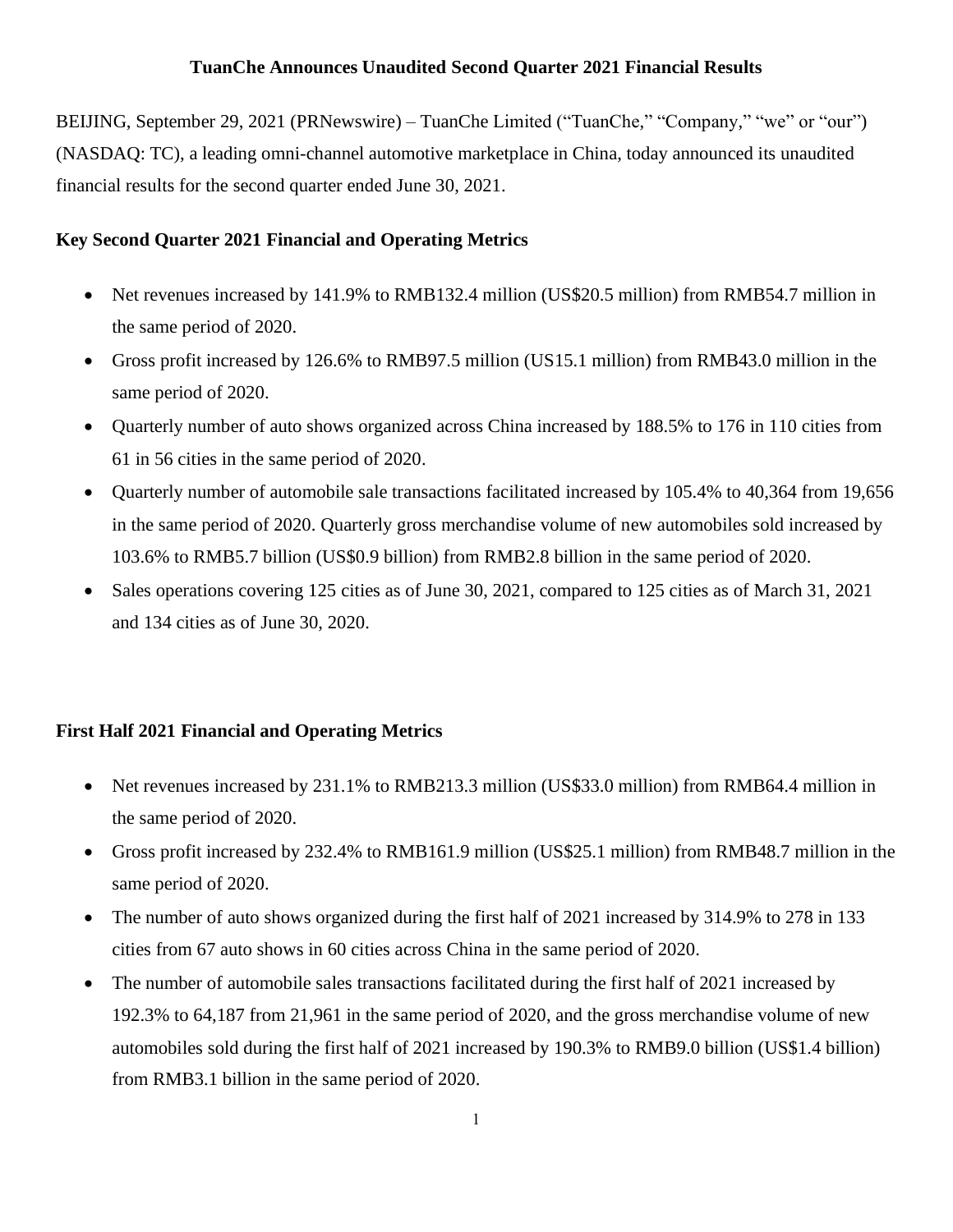Mr. Wei Wen, Chairman and Chief Executive Officer of TuanChe, commented, "We maintained our positive momentum in the second quarter of 2021 with robust topline growth, improved our profitability and made solid progress in our omni-channel strategy. Our net revenues reached RMB132.4 million, a 141.9% year-over-year increase, fueled by the strength of our offline marketing services and advances in our online initiatives. As we continued to innovate diversified retail scenarios through strategic cooperation, we organized 176 auto shows in 110 cities during the second quarter. This resulted in the number of automobile sale transactions facilitated and the GMV of new automobiles sold more than doubled on a year-over-year basis, generating net revenues of RMB99.4 million, which was up by 197.9% year-over-year from the low base last year. Looking ahead, we are optimistic that our extensive online and offline outreach, comprehensive capabilities in marketing innovation, strength in data analytics and deeper engagement with strategic partners will outline promising prospects for the Company."

Mr. Chenxi Yu, Deputy Chief Financial Officer of TuanChe, added, "We are encouraged by our progress in the second quarter, as we innovate and introduce services and applications that improve consumers' purchase experience and provide creative marketing solutions to OEMs and dealers. In the second quarter, our gross profit climbed to RMB97.5 million, representing year-over-year growth of 126.6%, benefitting from the strong topline growth and our robust gross margin of 73.6%. Our cost management strategy was also effective with general and administrative expenses down by 48.6% year-over-year. Net loss attributable to shareholders thus narrowed further by 84.9% year-over-year to RMB6.0 million. We are confident that as our strategy continues to evolve to adapt to the changing market environment and consumer needs, we will continue to create value for OEMs, dealers and consumers."

### **Recent Business Developments**

## • **COVID-19 Impact**

As the COVID-19 pandemic is largely under control in China, the Company has gradually resumed offline operations in some cities since the end of May 2020, with the pace of recovery subject to the ongoing development of the COVID-19 pandemic and the associated government guidance. Recent developments of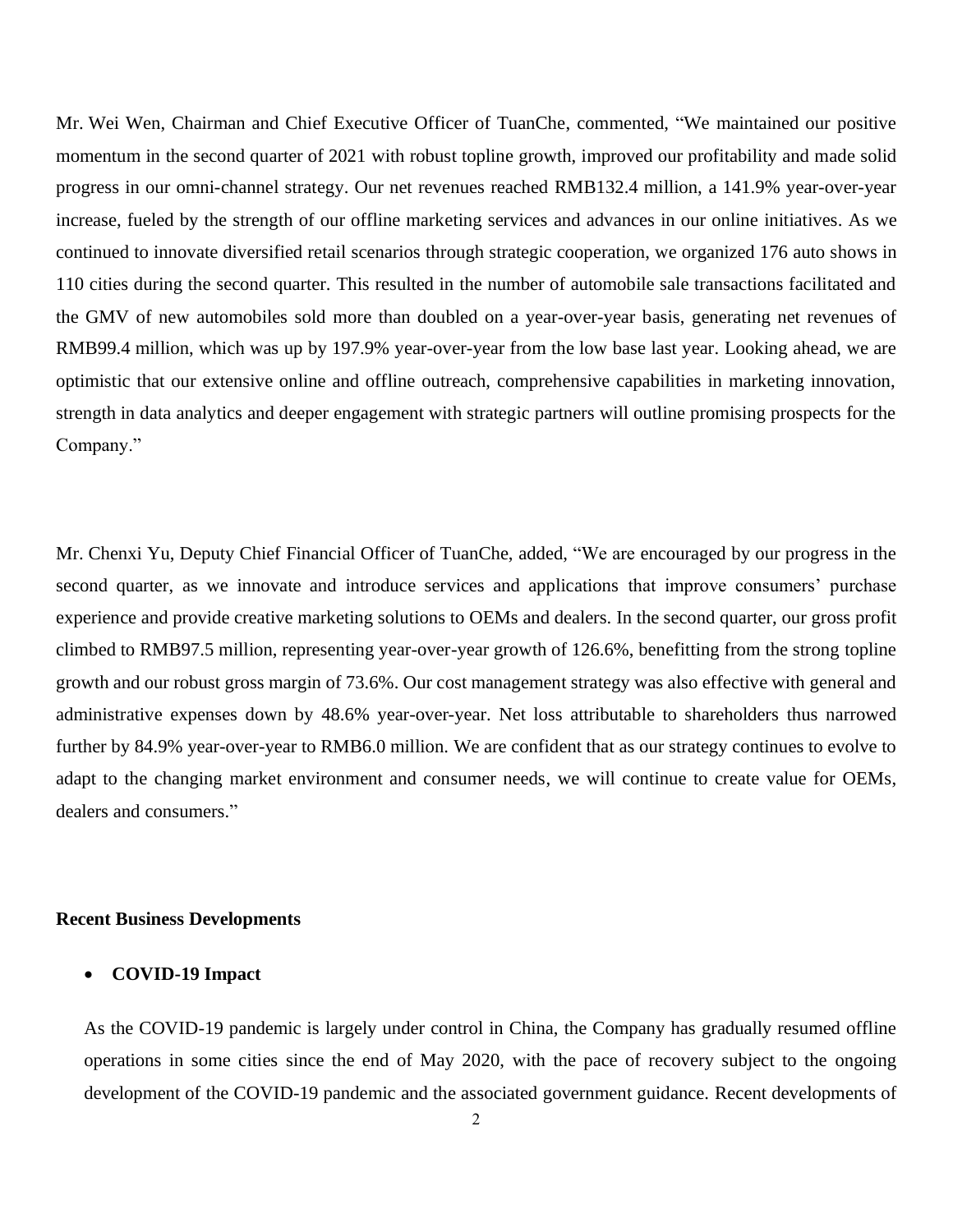the COVID-19 pandemic in China, such as reported cases in the Guangdong province in the second quarter of 2021, continue to generate uncertainties over the Company's business, results of operations, financial condition and cash flow. Furthermore, as business operations of industry customers have also been disrupted by the COVID-19 pandemic, the Company continues to experience delays in collecting accounts receivables from these customers. See "Business Outlook" for the Company's current and preliminary views on the impact of COVID-19 on the auto market and operational conditions for the third quarter. The Company also continues to closely monitor both the development of the pandemic and regulatory responses and restrictions as well as the impact on the Company's business, results of operations, financial condition and cash flows. Moreover, the Company has implemented and will continue to implement measures to adjust the pace of business operations and conserve resources and may resort to other cost cutting measures for cash flow management.

## **Unaudited Second Quarter 2021 Financial Results**

## *Net Revenues*

Net revenues in the second quarter of 2021 increased by 141.9% to RMB132.4 million (US\$20.5 million) from RMB54.7 million in the same period of prior year, primarily due to 190.2% year-over-year increase of revenues generated from offline marketing services to RMB101.1 million (US\$15.7 million) from RMB34.9 million in the same period of prior year, as well as the strong revenue growth generated from online marketing services and others.

- **Offline marketing services.** Net revenues generated from auto shows increased by 197.9% to RMB99.4 million (US\$15.4 million) in the second quarter of 2021 from RMB33.4 million in the same period of prior year, and net revenues generated from special promotion events increased by 14.6% to RMB1.7 million (US\$263 thousand) in the second quarter of 2021 from RMB1.5 million in the same period of prior year. The increase in offline marketing services primarily due to the resumption of offline business activities as a result of the alleviation of the COVID-19 pandemic.
- **Virtual dealership, online marketing services and others.** Net revenues generated from virtual dealership, online marketing services and others increased by 57.4% to RMB31.3 million (US\$4.8 million) in the second quarter of 2021 from RMB19.9 million in the same period of prior year, primarily due to our continuous expansion of collaboration with Baidu Youjia and Webank.

## *Gross Profit*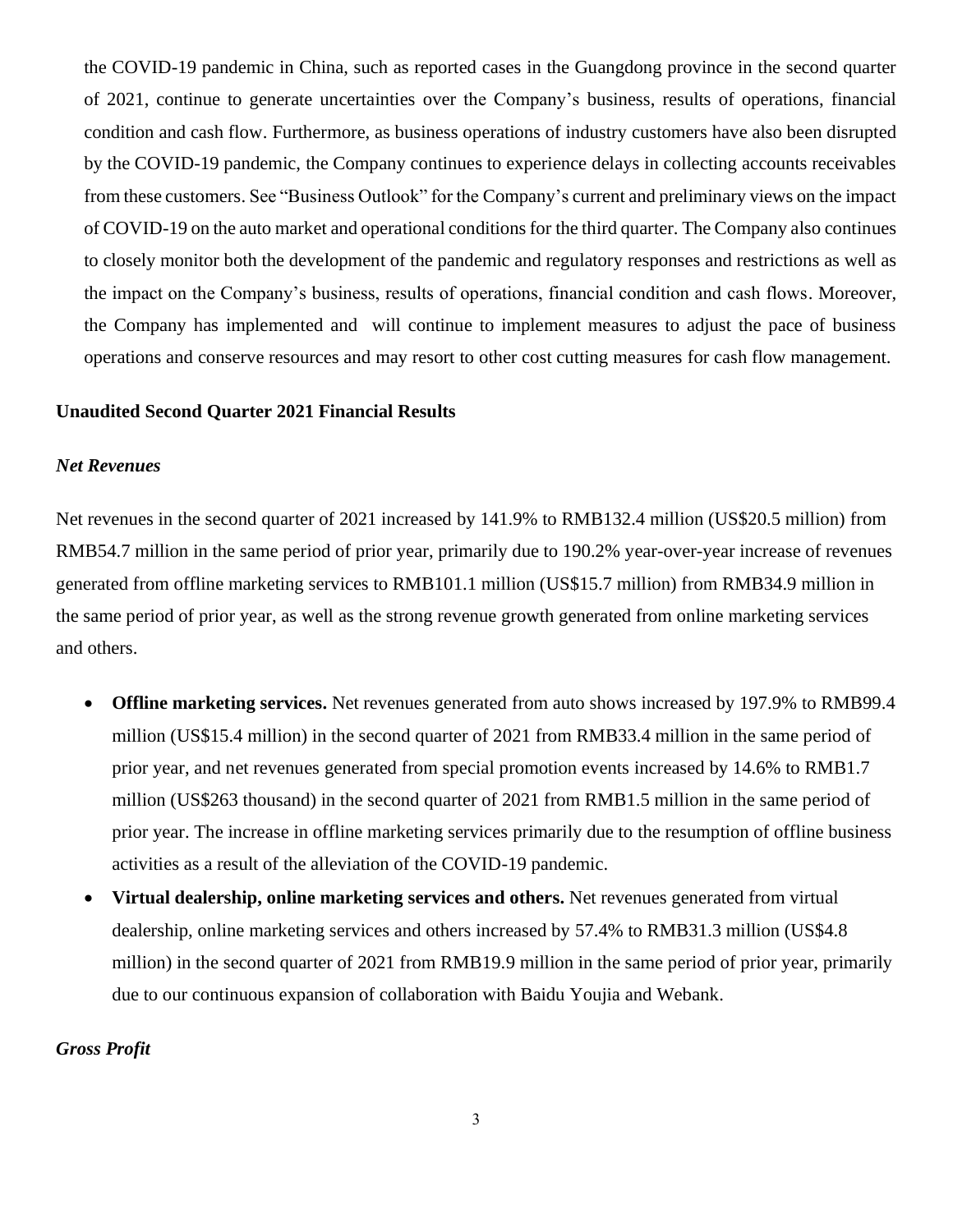Gross profit increased by 126.6% to RMB97.5 million (US\$15.1 million) in the second quarter of 2021 from RMB43.0 million in the same period of prior year. Gross margin was 73.6% in the second quarter of 2021 compared to 78.6% in the same period of prior year, primarily attributable to the change in revenue mix.

#### *Total Operating Expenses and Loss from Operations*

Total operating expenses increased by 25.9% to RMB106.8 million (US\$16.5 million) in the second quarter of 2021 from RMB84.9 million in the same period of prior year.

- Selling and marketing expenses increased by 72.1% to RMB83.6 million (US\$12.9 million) in the second quarter of 2021 from RMB48.6 million in the same period of prior year, primarily due to increases in promotion expenses and staff compensation expenses as a result of increased volume of offline events.
- General and administrative expenses decreased by 48.6% to RMB14.4 million (US\$2.2 million) in the second quarter of 2021 from RMB28.0 million in the same period of prior year, primarily due to decrease in the general and administrative staff compensation expenses and allowance for doubtful accounts, as a result of the optimization of the company's employees compensation structure under the impact of COVID-19 and the strengthening of accounts receivable management.
- Research and development expenses increased by 6.9% to RMB8.8 million (US\$1.4 million) in the second quarter of 2021 from RMB8.3 million in the same period of prior year, primarily due to higher staff compensation expenses for research and development personnel.

As a result of the foregoing, loss from operations decreased by 77.8% to RMB9.3 million (US\$1.4 million) in the second quarter of 2021 from RMB41.8 million in the same period of prior year.

## *Net loss attributable to the Company's Shareholders and Non-GAAP Measures*

Net loss attributable to the Company's shareholders in the second quarter of 2021 decreased by 84.9% to RMB6.0 million (US\$0.9 million) from RMB40.0 million in the same period of prior year. Basic and diluted loss per ordinary share were both RMB0.02 (US\$0.003) in the second quarter of 2021 compared with RMB0.13 in the same period of prior year.

Adjusted net loss attributable to the Company's shareholders in the second quarter of 2021 decreased by 91.1% to RMB2.9 million (US\$0.4 million) from RMB32.8 million in the same period of prior year. Adjusted basic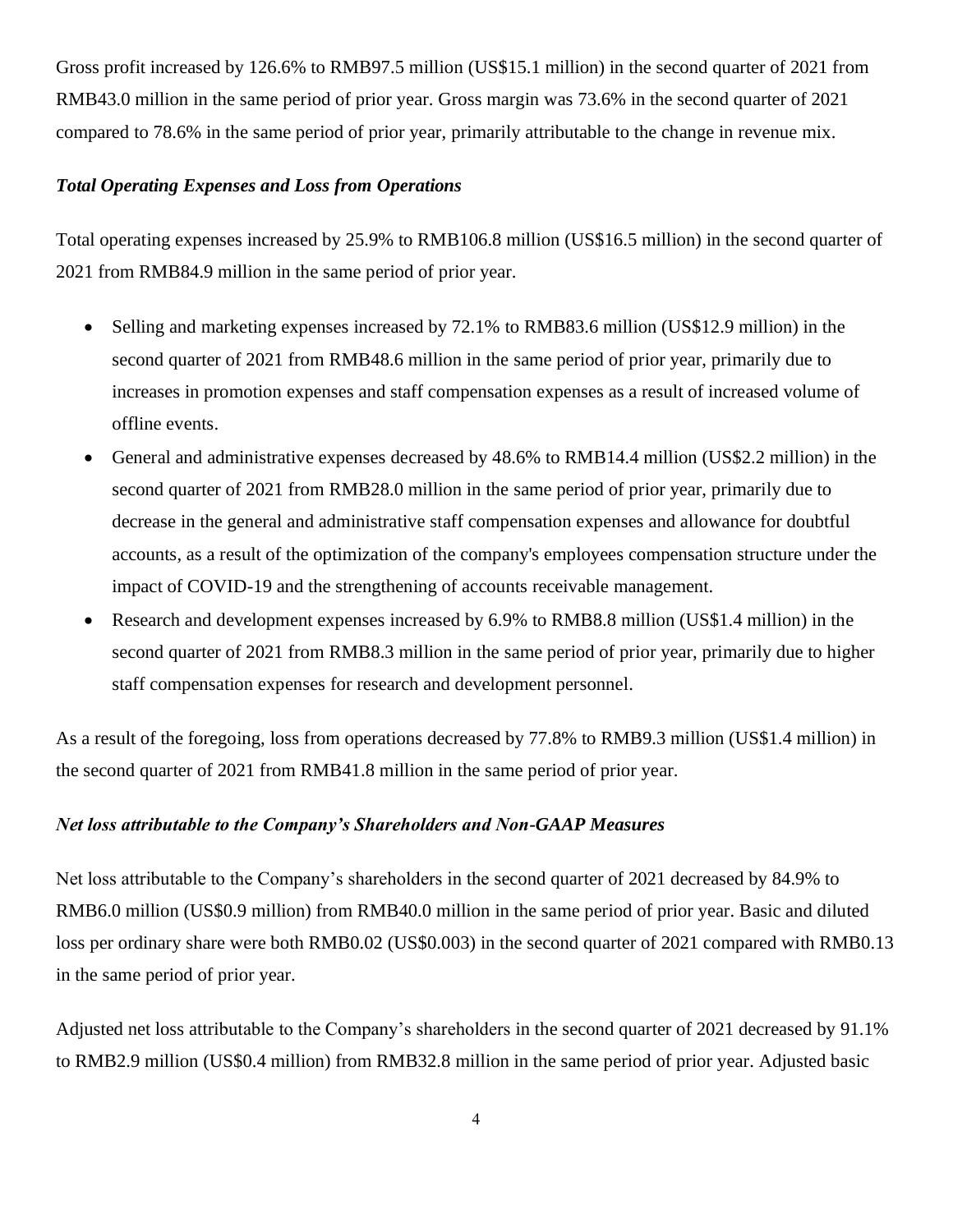and diluted net loss per ordinary share were both RMB0.01 (US\$0.001) in the second quarter of 2021 compared with RMB0.11 in the same period of prior year.  $(1)$ 

Adjusted EBITDA was a loss of RMB1.6 million (US\$0.2 million) in the second quarter of 2021 compared with a loss of RMB32.1 million in the same period of prior year.  $^{(1)}$ 

<span id="page-4-0"></span>(1) For details on the calculation of and reconciliation to the nearest GAAP measures for each of adjusted net loss attributable to the Company's shareholders, adjusted net loss per ordinary share and adjusted EBITDA, please refer to "Use of Non-GAAP Financial Measures" and "Reconciliation of Non-GAAP and GAAP Results."

#### *Balance Sheet and Cash Flow*

\_\_\_\_\_\_\_\_\_\_\_\_\_\_\_

As of June 30, 2021, the Company had RMB126.2 million (US\$19.5 million) cash and cash equivalents and RMB22.1 million (US\$3.4 million) restricted cash. Net cash used in operating activities in the second quarter of 2021 was RMB3.26 million (US\$0.51 million) compared with net cash used in operating activities of RMB5.7 million in the same period of prior year.

#### **Unaudited First Half 2021 Financial Results**

#### *Net Revenues*

Net revenues in the first half of 2021 increased by 231.1% to RMB213.3 million (US\$33.0 million) from RMB64.4 million in the same period of prior year, primarily due to a 291.8% year-over-year increase in revenue generated from offline marketing services to RMB160.0 million (US\$24.8 million) from RMB40.8 million in the same period of prior year, primarily due to the effective containment of the COVID-19 pandemic in the first half of 2021 compared with the extremely serious epidemic situation in the first half of 2020.

• Offline marketing services. Revenues generated from auto shows in the first half of 2021 increased by 304.8% to RMB158.1 million (US\$24.5 million) from RMB39.1 million in the same period of prior year, and revenues generated from special promotion events in the first half of 2021 increased by 7.0% to RMB1.9 million (US\$0.3 million) from RMB1.8 million in the same period of prior year, primarily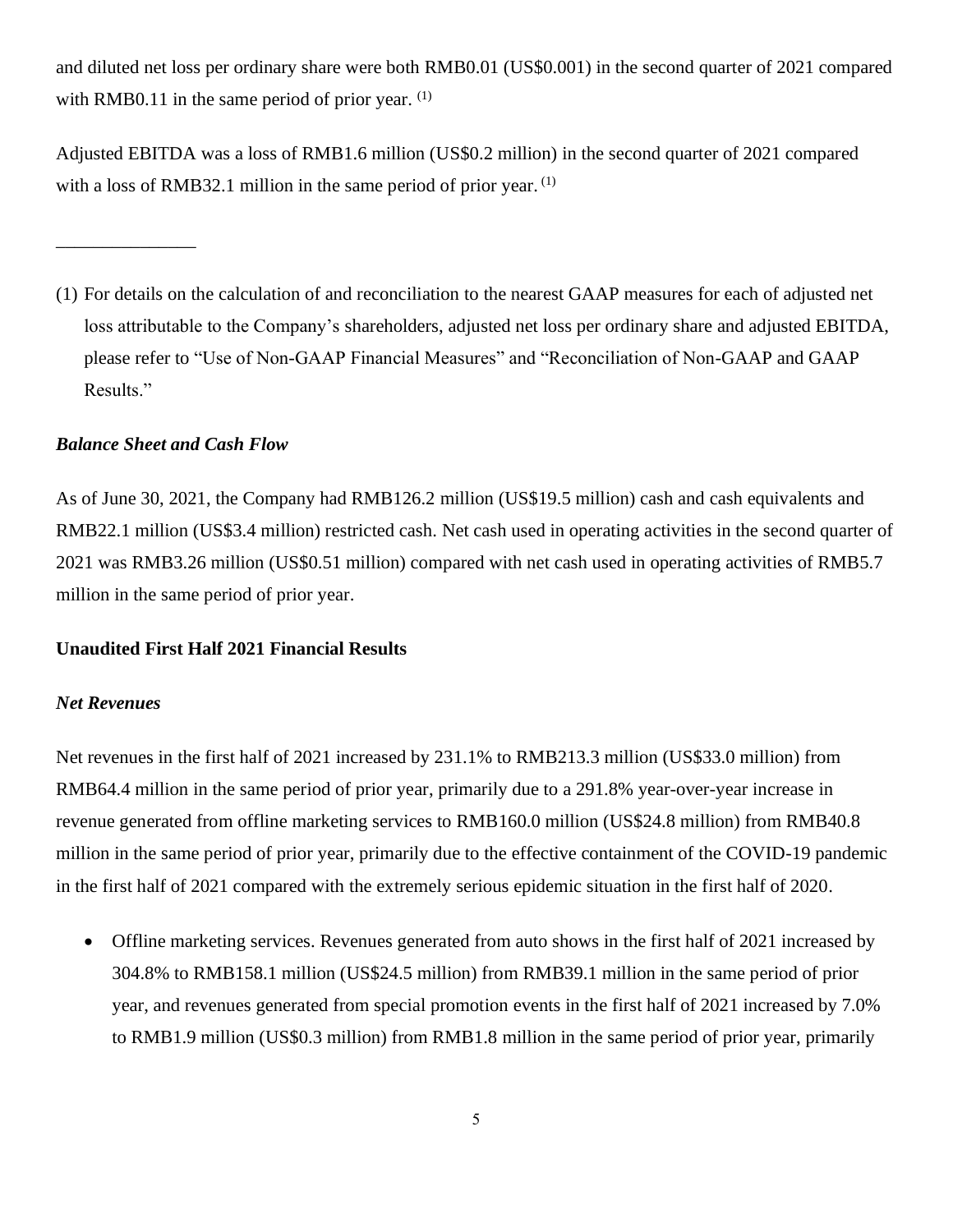due to the resumption of offline business activities as a result of the alleviation of the COVID-19 pandemic.

• Virtual dealership, online marketing services and others. Revenue generated from virtual dealership, online marketing services and others increased by 125.9% to RMB53.3 million (US\$8.3 million) in the first half of 2021 from RMB23.6 million in the same period of prior year, primarily due to our continuous expansion of online marketing services, including deepen collaboration with Baidu Youjia and Webank.

# *Gross Profit*

Gross profit in the first half of 2021 increased by 232.4% to RMB161.9 million (US\$25.1 million) from RMB48.7 million in the same period of prior year. Gross margin increased to 75.9% in the first half of 2021 from 75.6% in the same period of prior year.

# *Total Operating Expenses and Loss from Operations*

Total operating expenses in the first half of 2021 increased by 26.5% to RMB189.2 million (US\$29.3 million) from RMB149.5 million in the same period of prior year.

- Selling and marketing expenses in the first half of 2021 increased by 75.3% to RMB140.8 million (US\$21.8 million) from RMB80.3 million in the same period of prior year, primarily due to increases in promotion expenses and staff compensation expenses as a result of increased volume of offline events.
- General and administrative expenses in the first half of 2021 decreased by 41.4% to RMB30.6 million (US\$4.7 million) from RMB52.3 million in the same period of prior year, primarily due to decrease in the general and administrative staff compensation expenses and allowance for doubtful accounts, as a result of the optimization of the company's compensation structure under the impact of COVID-19 and the strengthening of accounts receivable management.
- Research and development expenses in the first half of 2021 increased by 4.9% to RMB17.7 million (US\$2.7 million) from RMB16.9 million in the same period of prior year, primarily due to higher staff compensation expenses for research and development personnel.

Loss from operations decreased by 73.0% to RMB27.2 million (US\$4.2 million) in the first half of 2021 from RMB100.8 million in the same period of prior year.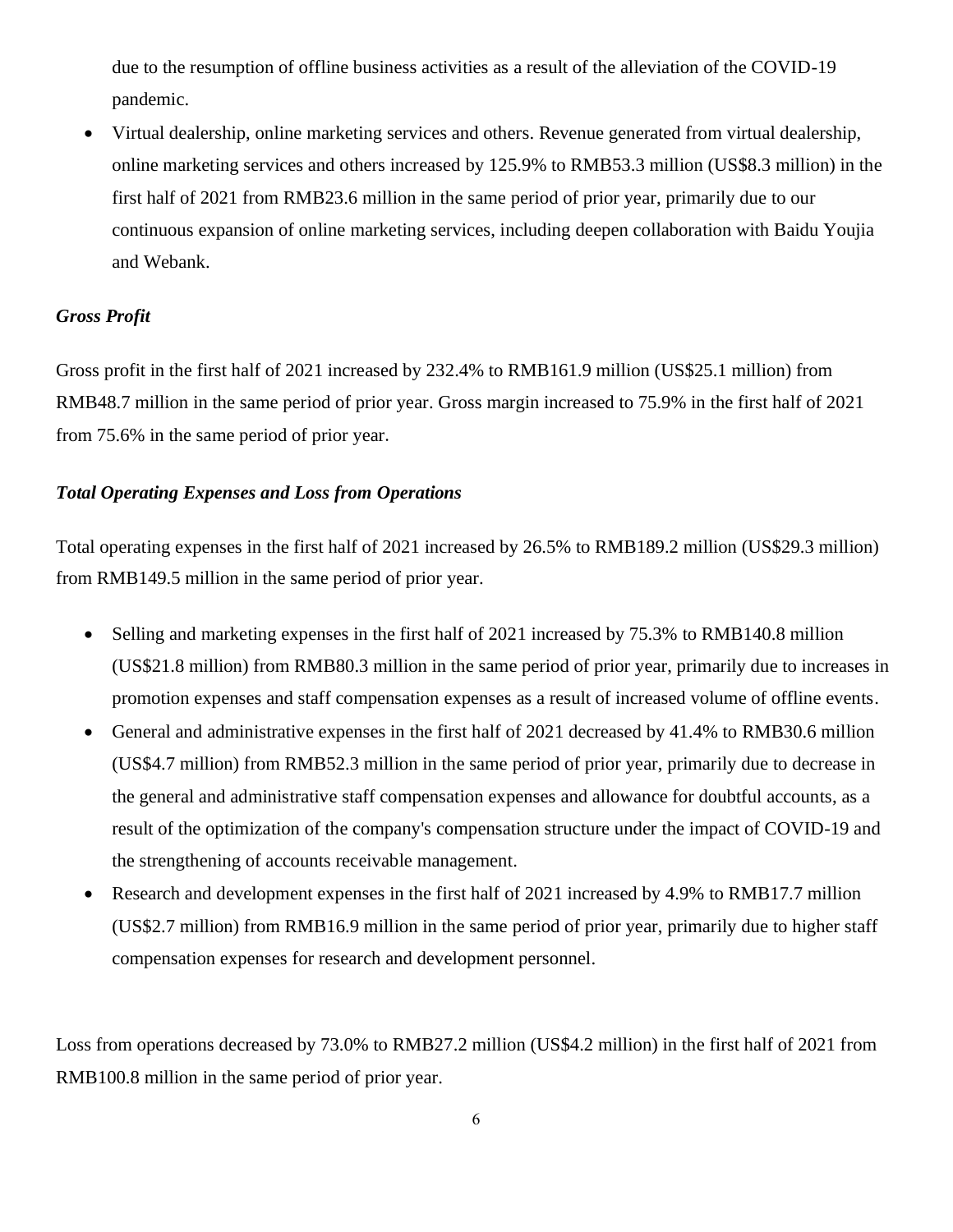### *Net loss attributable to the Company's Shareholders and Non-GAAP Measures*

Net loss attributable to the Company's shareholders in the first half of 2021 decreased by 76.6% to RMB22.6 million (US\$3.5 million) from RMB96.5 million in the same period of prior year. Basic and diluted loss per ordinary share were both RMB0.07(US\$0.01) in the first half of 2021 compared to RMB0.32 in the same period of prior year.

Adjusted net loss attributable to the Company's shareholders decreased by 81.2% to RMB15.9 million (US\$2.5 million) in the first half of 2021 from an adjusted net loss of RMB84.6 million in the same period of prior year. Adjusted basic and diluted loss per ordinary share were both RMB0.05 (US\$0.01) in the first half of 2021 compared to RMB0.28 in the same period of prior year.  $(1)$ 

Adjusted EBITDA was a loss of RMB11.8 million (US\$1.8 million) in the first half of 2021 compared to a loss of RMB82[.](#page-4-0)8 million in the same period of prior year. $(1)$ 

## **Business Outlook**

For the third quarter of 2021, the Company expects net revenues to range from approximately RMB60.0 million to RMB65.0 million, representing a year-over-year approximate decrease of 40.0% to 35.0%. This is primarily attributable to the estimated declining number of offline events that is expected to be held in the third quarter of 2021 (including auto shows and special promotion events) due to the COVID-19 pandemic.

This forecast reflects the Company's current and preliminary views on the market and operational conditions as well as the influence of the COVID-19 pandemic, which are subject to change.

#### **Exchange Rate**

This press release contains translations of certain Renminbi amounts into U.S. dollars at specified rates solely for the convenience of readers. Unless otherwise noted, all translations from Renminbi to U.S. dollars, in this press release, were made at a rate of RMB6.4566 to US\$1.00, the noon buying rate in effect on June 30, 2021 in the City of New York for cable transfers in Renminbi per U.S. dollar as certified for customs purposes by the Federal Reserve Bank of New York. No representation is made that the Renminbi amounts could have been, or could be, converted, realized or settled into U.S. dollars at that rate on June 30, 2021, or at any other rate.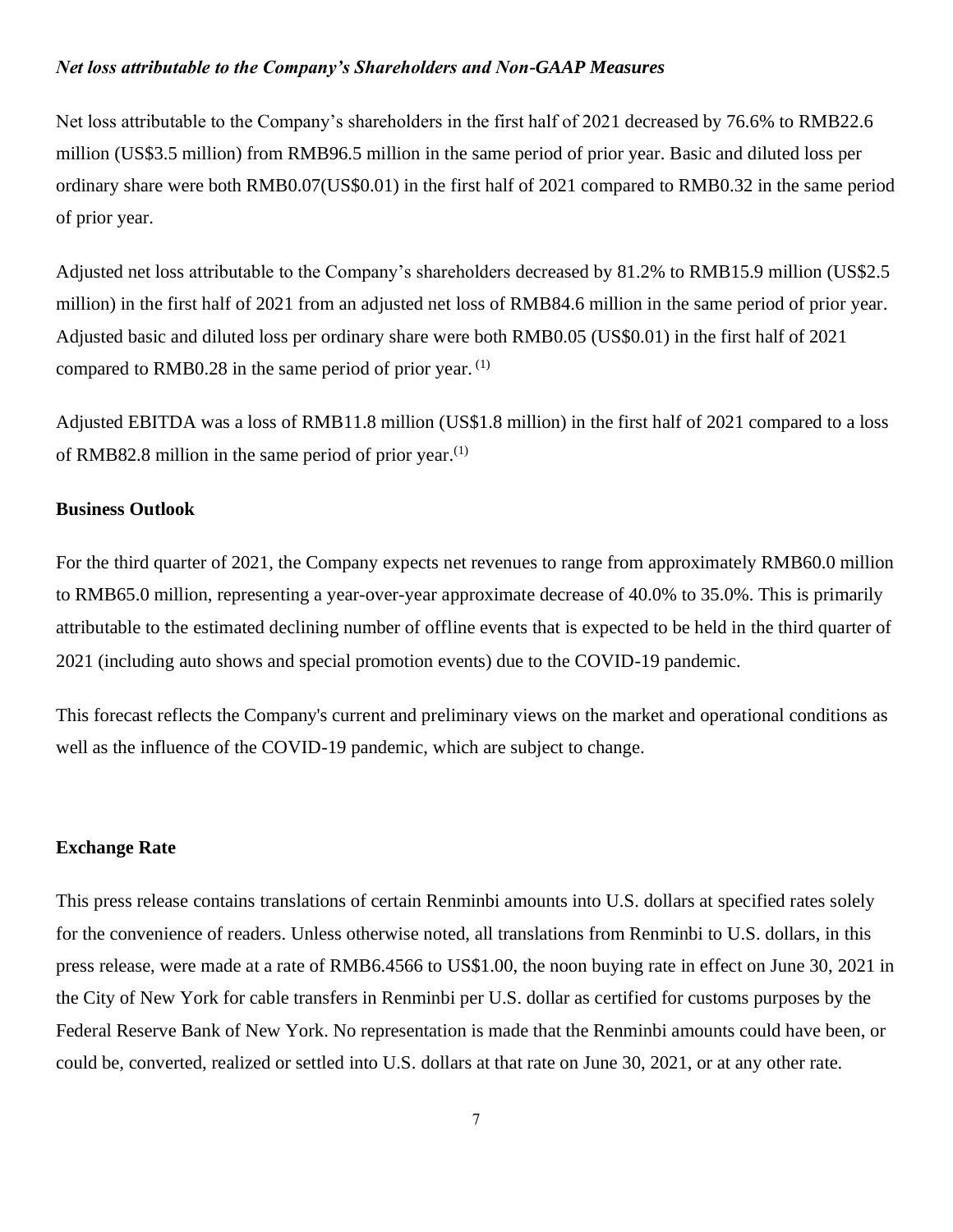#### **Safe Harbor Statement**

This announcement contains forward-looking statements within the meaning of Section 21E of the Securities Exchange Act of 1934, as amended, and as defined in the U.S. Private Securities Litigation Reform Act of 1995. These forward-looking statements include, without limitation, the Company's business plans and development, business outlook, as well as the length and severity of the COVID-19 pandemic and its impact on the Company's business and industry, which can be identified by terminology such as "may," "will," "expect," "anticipate," "aim," "estimate," "intend," "plan," "believe," "potential," "continue," "is/are likely to" or other similar expressions. Such statements are based upon management's current expectations and current market and operating conditions, and relate to events that involve known or unknown risks, uncertainties and other factors, all of which are difficult to predict and many of which are beyond the Company's control. Further information regarding these and other risks, uncertainties or factors is included in the Company's filings with the U.S. Securities and Exchange Commission. The Company does not undertake any obligation to update any forwardlooking statement as a result of new information, future events or otherwise, except as required under law.

#### **Use of Non-GAAP Financial Measures**

To supplement the Company's unaudited condensed consolidated quarterly financial information which are presented in accordance with U.S. GAAP, the Company also uses adjusted net loss attributable to the Company's shareholders, adjusted net loss per ordinary share and adjusted EBITDA as additional non-GAAP financial measures. The Company presents these non-GAAP financial measures because they are used by the Company's management to evaluate its operating performance. The Company also believes that these non-GAAP financial measures provide useful information to investors and others in understanding and evaluating the Company's consolidated results of operations in the same manner as its management and in comparing financial results across accounting periods and to those of the Company's peer companies.

The Company defines adjusted net loss as net loss excluding the impact of share-based compensation expenses, fair value loss of guarantee liability and impairment of long-term investment. The Company defines adjusted net loss per ordinary share as adjusted net loss divided by the weighted average number of ordinary shares. The Company defines adjusted EBITDA as net loss excluding the impact of depreciation and amortization, interest income net, share-based compensation expenses, fair value loss of guarantee liability and impairment of longterm investment. The Company believes that these non-GAAP financial measures provide useful information to investors and others in understanding and evaluating the Company's operating results. These non-GAAP financial measures are adjusted for the impact of items that the Company does not consider indicative of the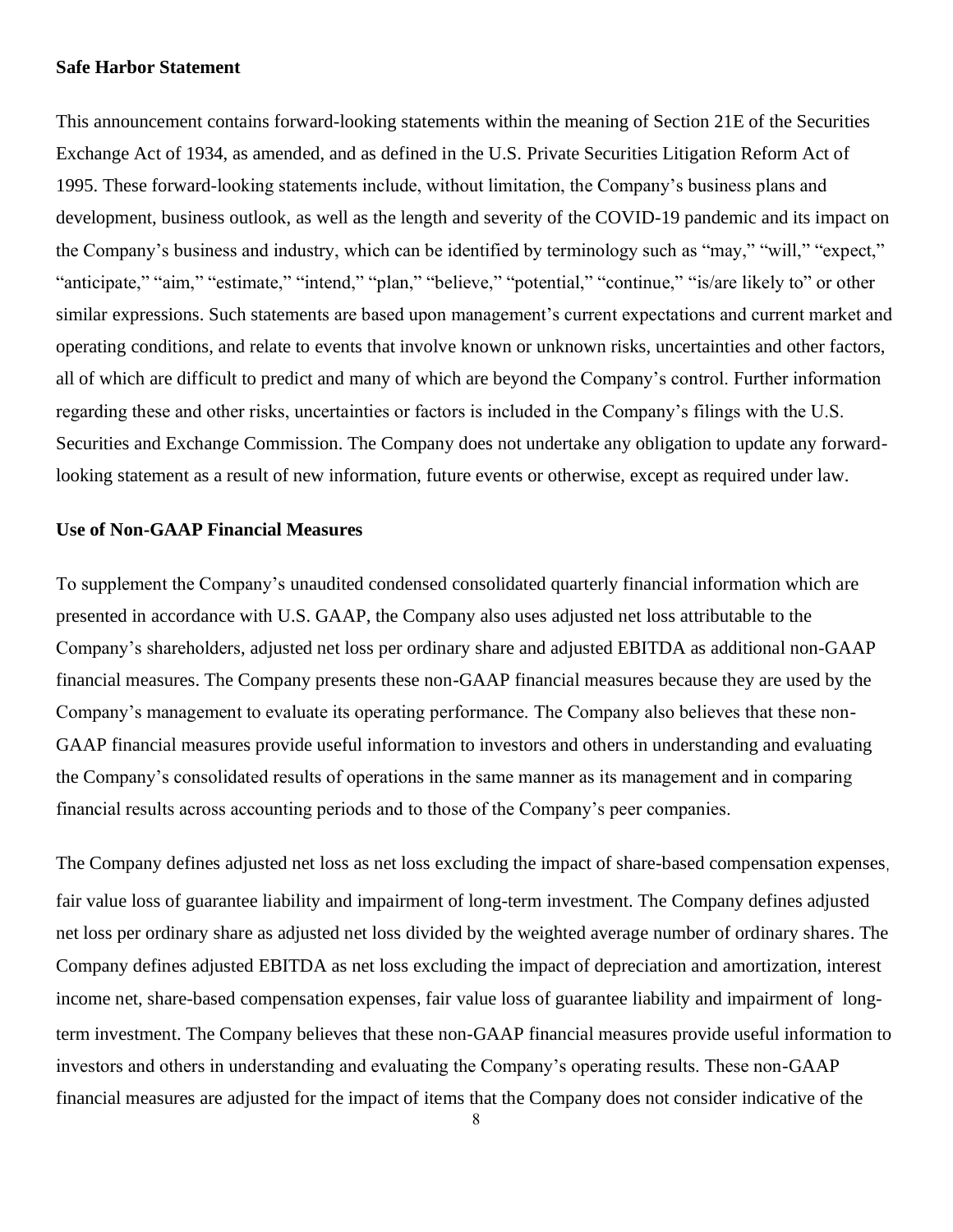operational performance of the Company's business, and should not be considered in isolation or construed as an alternative to net income/(loss) or any other measure of performance or as an indicator of the Company's operating performance.

In addition, the non-GAAP financial measures are not defined under U.S. GAAP and are not presented in accordance with U.S. GAAP. The non-GAAP financial measures have limitations as analytical tools. One of the key limitations of using these non-GAAP financial measures is that they do not reflect all items of income and expense that affect the Company's operations. Interest income or expenses, depreciation and amortization, share-based compensation expenses and fair value loss of guarantee liability have been and may continue to be incurred in the Company's business and are not reflected in the presentation of these non-GAAP measures. Further, these non-GAAP financial measures may not be comparable to similarly titled measures presented by other companies. Other companies may calculate similarly titled measures differently, limiting their usefulness as comparative measures to the Company's data. The Company encourages investors and others to review the Company's financial information in its entirety and not rely on a single financial measure. Investors are encouraged to compare the historical non-GAAP financial measures with the most directly comparable GAAP measures.

## **About TuanChe**

Founded in 2010, TuanChe Limited (NASDAQ: TC) is a leading omni-channel automotive marketplace in China. TuanChe offers services to connect automotive consumers with various industry players such as automakers, dealers and other automotive service providers. TuanChe provides automotive marketing and transaction related services by integrating its online platforms with offline sales events. Through its integrated marketing solutions, TuanChe turns individual and isolated automobile purchase transactions into large-scale collective purchase activities by creating an interactive many-to-many environment. Furthermore, leveraging its proprietary data analytics and advanced digital marketing system, TuanChe's online marketing service platform helps industry customers increase the efficiency and effectiveness of their advertising placements. For more information, please contact [ir@tuanche.com.](mailto:ir@tuanche.com)

## **For investor and media inquiries, please contact:**

TuanChe Limited Investor Relations Tel: +86 (10) 6398-2942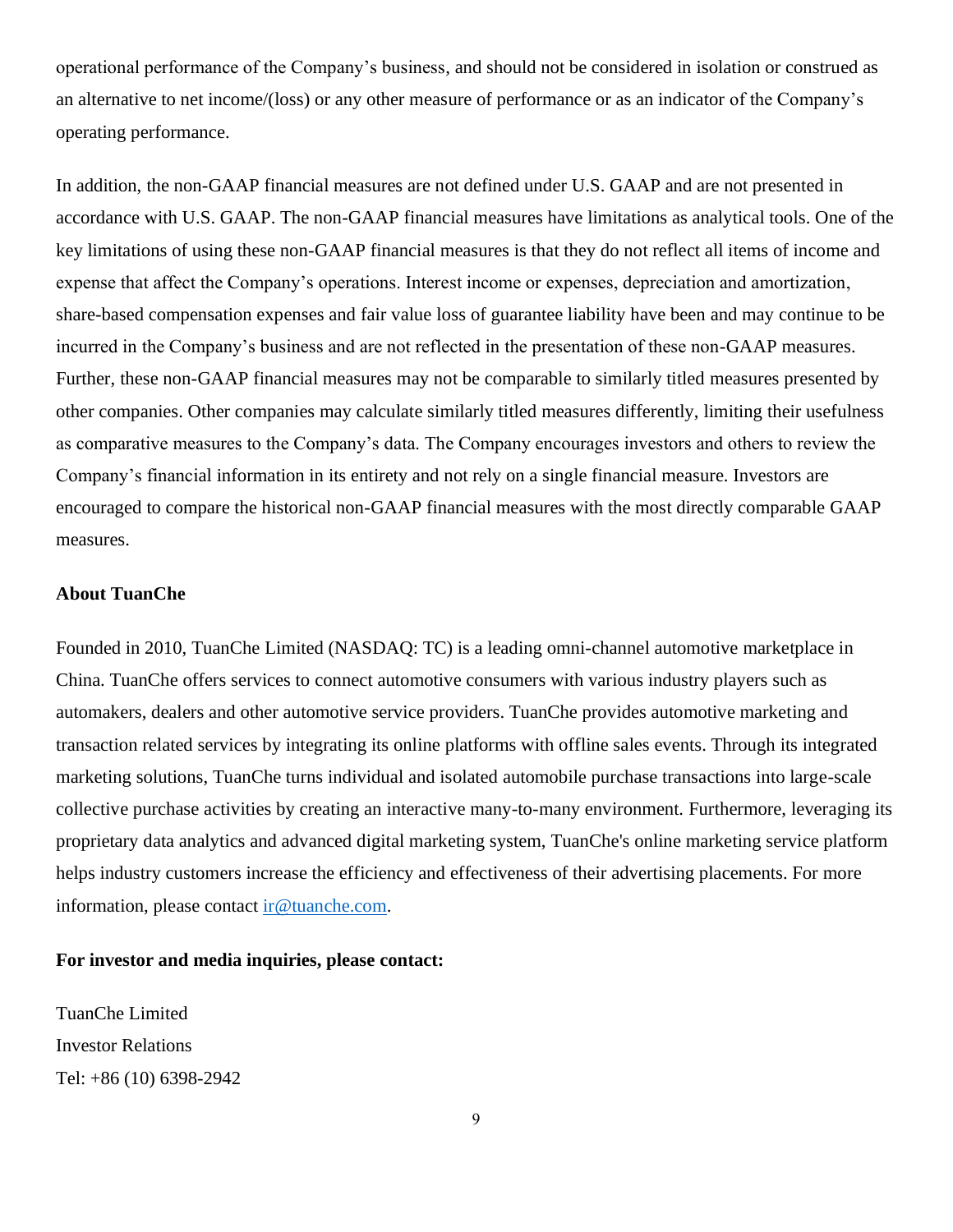Email: [ir@tuanche.com](mailto:ir@tuanche.com)

The Piacente Group, Inc. Brandi Piacente Tel: +1 (212) 481-2050 Email: tuanche@tpg-ir.com

Yang Song Tel: +86 (10) 6508-0677 Email: [tuanche@tpg-ir.com](mailto:tuanche@tpg-ir.com)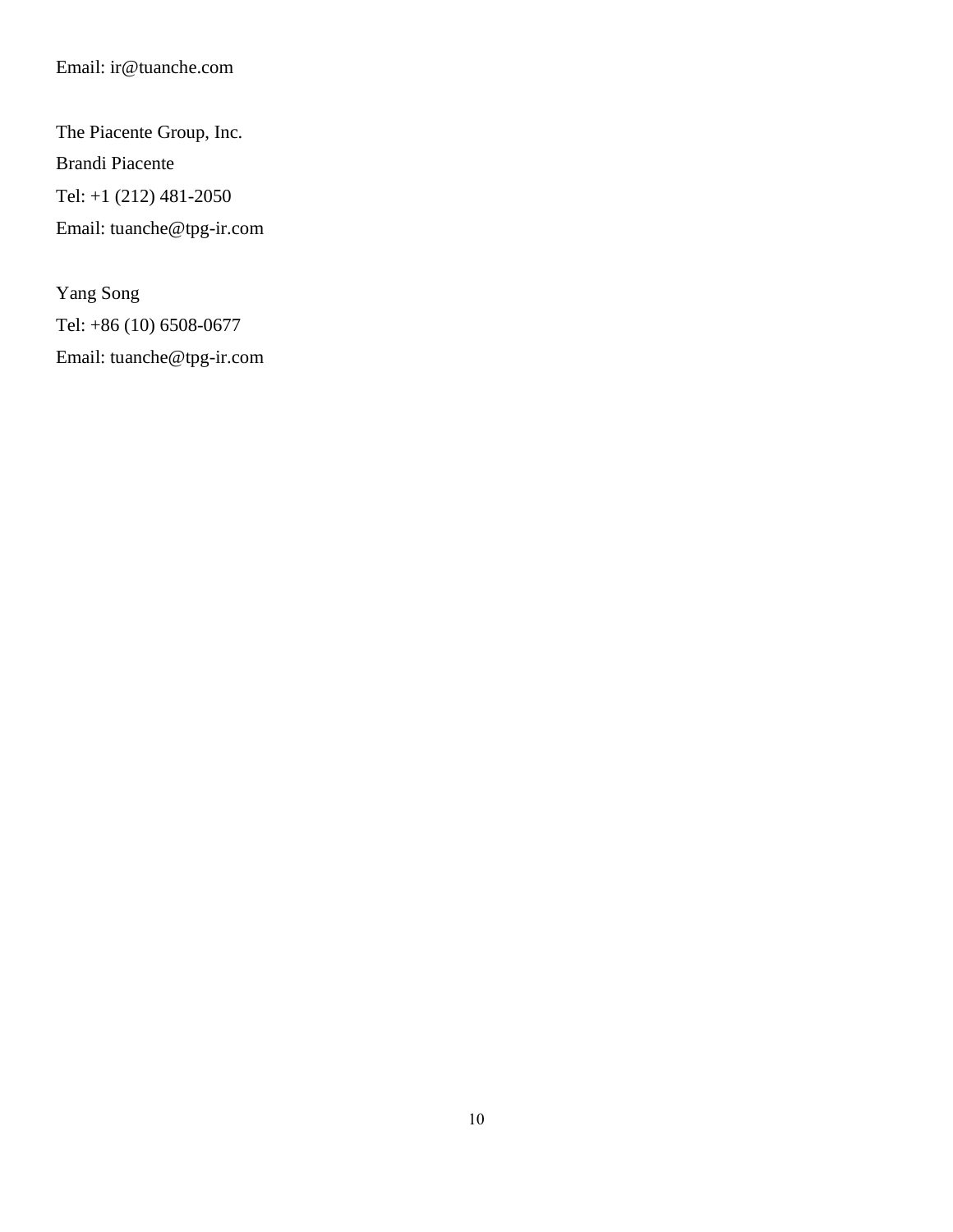#### **TUANCHE LIMITED CONDENSED CONSOLIDATED BALANCE SHEETS**

# **(Amount in thousands, except as noted)**

|                                                                    | As of             |                   |                  |
|--------------------------------------------------------------------|-------------------|-------------------|------------------|
|                                                                    | December 31, 2020 | June 30, 2021     |                  |
|                                                                    | <b>RMB</b>        | <b>RMB</b>        | US\$             |
|                                                                    | <b>Audited</b>    | <b>Unaudited</b>  | <b>Unaudited</b> |
| <b>ASSETS</b>                                                      |                   |                   |                  |
| <b>Current assets:</b>                                             |                   |                   |                  |
| Cash and cash equivalents                                          | 109,916           | 126,150           | 19,538           |
| Restricted cash                                                    | 29,829            | 22,088            | 3,421            |
| Time deposits                                                      | 45,674            |                   |                  |
| Accounts receivable, net<br>Prepayment and other current assets    | 66,126            | 57,841            | 8,958            |
| <b>Total current assets</b>                                        | 59,856<br>311,401 | 68,266<br>274,345 | 10,573<br>42,490 |
| <b>Non-current assets:</b>                                         |                   |                   |                  |
| Property, equipment and software, net                              | 5,708             | 4,713             | 730              |
| Identifiable intangible assets from acquisition                    | 21,821            | 19,801            | 3,067            |
| Operating lease right-of-use assets, net                           | 10,801            | 7,999             | 1,239            |
|                                                                    |                   |                   |                  |
| Long-term investments                                              | 8,949             | 4,130             | 640              |
| Goodwill                                                           | 115,414           | 115,414           | 17,875           |
| Other non-current assets                                           | 313               | 313               | 48               |
| <b>Total non-current assets</b>                                    | 163,006           | 152,370           | 23,599           |
| <b>Total assets</b><br><b>LIABILITIES AND SHAREHOLDERS' EQUITY</b> | 474,407           | 426,715           | 66,089           |
| <b>Current liabilities:</b>                                        |                   |                   |                  |
| Accounts payable                                                   | 21,794            | 21,647            | 3,353            |
| Advances from customers                                            | 21,466            | 4,835             | 749              |
| Salary and welfare benefits payable                                | 57,996            | 45,050            | 6,977            |
| Short-term borrowings                                              |                   | 7,000             | 1,084            |
| Other taxes payable                                                | 22,992            | 24,555            | 3,803            |
| Current portion of deferred revenue                                | 4,054             | 3,729             | 578              |
| Short-term operating lease liabilities                             | 5,911             | 4,437             | 687              |
| <b>Guarantee liabilities</b>                                       | 387               | 1,929             | 299              |
| Other current liabilities                                          | 41,564            | 36,010            | 5,577            |
| <b>Total current liabilities</b>                                   | 176,164           | 149,192           | 23,107           |
| <b>Non-current liabilities:</b>                                    |                   |                   |                  |
| Non-current portion of deferred revenue                            | 185               | 830               | 129              |
| Deferred tax liability                                             | 5,451             | 4,935             | 764              |
| Long-term operating lease liabilities                              | 4,048             | 2,522             | 391              |
| Other non-current liabilities                                      | 1,498             | 1,229             | 190              |
| <b>Total non-current liabilities</b>                               | 11,182            | 9,516             | 1,474            |
| <b>Total liabilities</b>                                           | 187,346           | 158,708           | 24,581           |
| Shareholders' equity:                                              |                   |                   |                  |
| Class A ordinary shares                                            | 181               | 181               | 28               |
| Class B ordinary shares                                            | 35                | 35                | 5                |
| <b>Treasury stock</b>                                              | (45, 886)         | (45, 886)         | (7, 107)         |
| Additional paid-in capital                                         | 1,221,339         | 1,225,755         | 189,845          |
| Accumulated deficit                                                | (881,700)         | (904, 296)        | (140, 057)       |
| Accumulated other comprehensive loss                               | (5,805)           | (6,679)           | (1,035)          |
| Total equity attributable to equity shareholders of                |                   |                   |                  |
| the Company                                                        | 288,164           | 269,110           | 41,679           |
| Non-controlling interests                                          | (1, 103)          | (1, 103)          | (171)            |
| Total shareholders' equity                                         | 287,061           | 268,007           | 41,508           |
| TOTAL LIABILITIES AND SHAREHOLDERS' EQUITY                         | 474,407           | 426,715           | 66,089           |
|                                                                    |                   |                   |                  |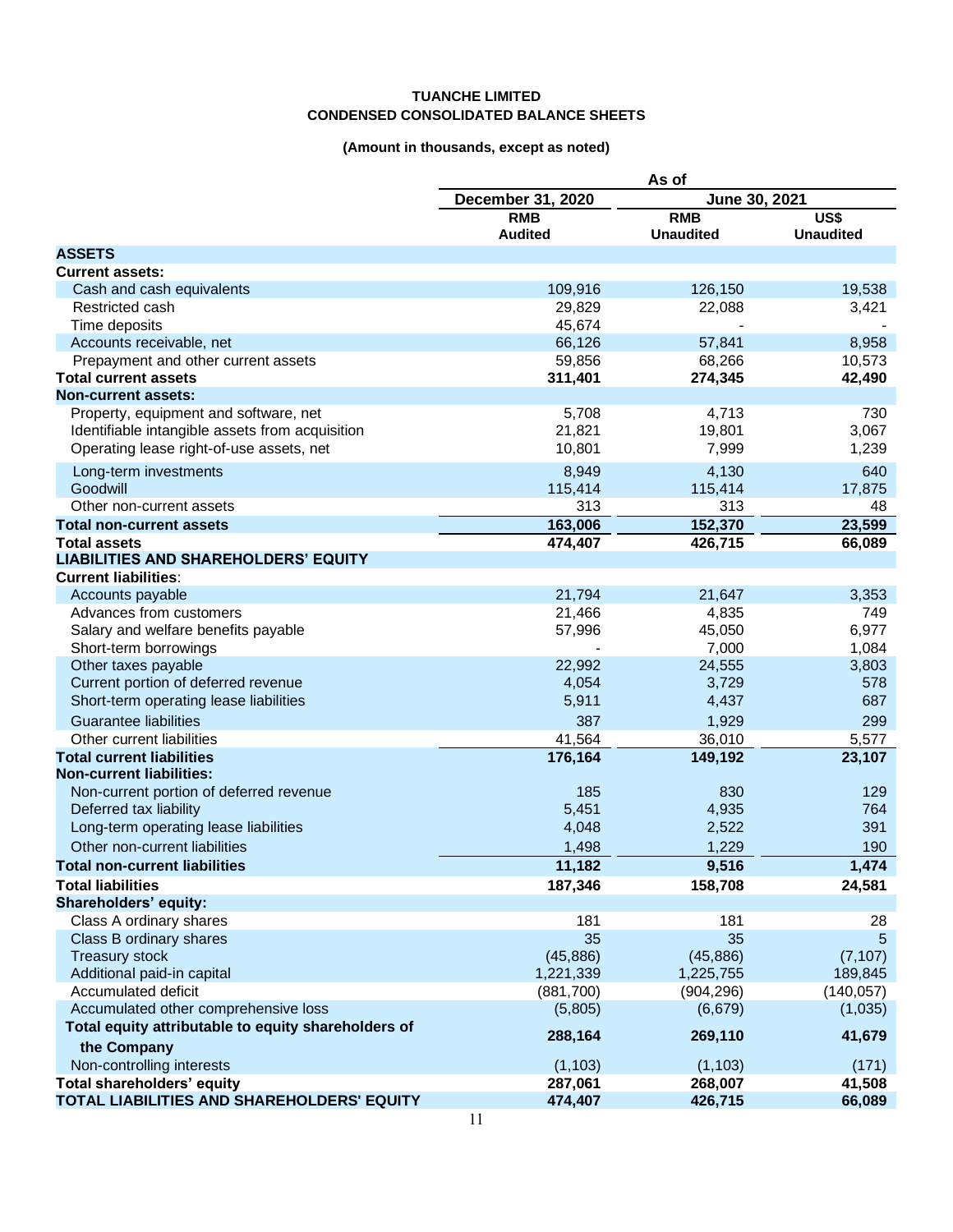# **TUANCHE LIMITED CONSOLIDATED STATEMENTS OF OPERATIONS AND COMPREHENSIVE LOSS**

|                                                                                                                   | For the three months ended June 30, |             |                |
|-------------------------------------------------------------------------------------------------------------------|-------------------------------------|-------------|----------------|
|                                                                                                                   | 2020                                | 2021        |                |
|                                                                                                                   | <b>RMB</b>                          | <b>RMB</b>  | US\$           |
| <b>Net revenues</b>                                                                                               |                                     |             |                |
| <b>Offline Marketing Services:</b>                                                                                |                                     |             |                |
| Auto shows                                                                                                        | 33,371                              | 99,427      | 15,399         |
| Special promotion events                                                                                          | 1,482                               | 1,699       | 263            |
| Virtual dealership, online marketing services and others                                                          | 19,895                              | 31,310      | 4,849          |
| <b>Total net revenues</b>                                                                                         | 54,748                              | 132,436     | 20,511         |
| Cost of revenues                                                                                                  | (11, 702)                           | (34,906)    | (5,406)        |
| <b>Gross profit</b>                                                                                               | 43,046                              | 97,530      | 15,105         |
|                                                                                                                   |                                     |             |                |
| <b>Operating expenses:</b>                                                                                        |                                     |             |                |
| Selling and marketing expenses                                                                                    | (48, 577)                           | (83, 579)   | (12, 945)      |
| General and administrative expenses                                                                               | (28, 023)                           | (14, 405)   | (2, 231)       |
| Research and development expenses                                                                                 | (8, 255)                            | (8, 825)    | (1, 367)       |
| <b>Total operating expenses</b>                                                                                   | (84, 855)                           | (106, 809)  | (16, 543)      |
| <b>Loss from operations</b>                                                                                       | (41, 809)                           | (9,279)     | (1, 438)       |
| Other expenses, net:                                                                                              |                                     |             |                |
| Interest income, net                                                                                              | 484                                 | 74          | 12             |
| Exchange (loss)/gain                                                                                              | (130)                               | 144         | 22             |
| Gain/(loss) from an equity method investment                                                                      | 219                                 | (61)        | (9)            |
| Impairment of a long-term investment                                                                              |                                     | (700)       | (108)          |
| Others, net                                                                                                       | 996                                 | 3,527       | 547            |
| Loss before income taxes                                                                                          | (40, 240)                           | (6, 295)    | (974)          |
| Income tax expense                                                                                                | 164                                 | 258         | 40             |
| <b>Net loss</b>                                                                                                   | (40, 076)                           | (6, 037)    | (934)          |
| Net loss attributable to TuanChe Limited's shareholders<br>Net loss attributable to the Non-controlling interests | (39, 970)<br>(106)                  | (6,037)     | (934)          |
|                                                                                                                   |                                     |             |                |
| <b>Net loss</b>                                                                                                   | (40, 076)                           | (6,037)     | (934)          |
| Other comprehensive loss:                                                                                         |                                     |             |                |
| Foreign currency translation adjustments                                                                          | (6)                                 | (1, 382)    | (214)          |
| Total other comprehensive loss                                                                                    | (6)                                 | (1, 382)    | (214)          |
| Total comprehensive loss                                                                                          | (40, 082)                           | (7, 419)    | <u>(1,148)</u> |
| Comprehensive loss attributable to:                                                                               |                                     |             |                |
| TuanChe Limited's shareholders                                                                                    | (39, 976)                           | (7, 419)    | (1, 148)       |
| Non-controlling interests                                                                                         | (106)                               |             |                |
| Net loss per share                                                                                                |                                     |             |                |
| Basic and diluted                                                                                                 | (0.13)                              | (0.02)      | (0.003)        |
| Weighted average number of ordinary shares                                                                        |                                     |             |                |
| <b>Basic and diluted</b>                                                                                          | 303,332,885                         | 305,919,043 | 305,919,043    |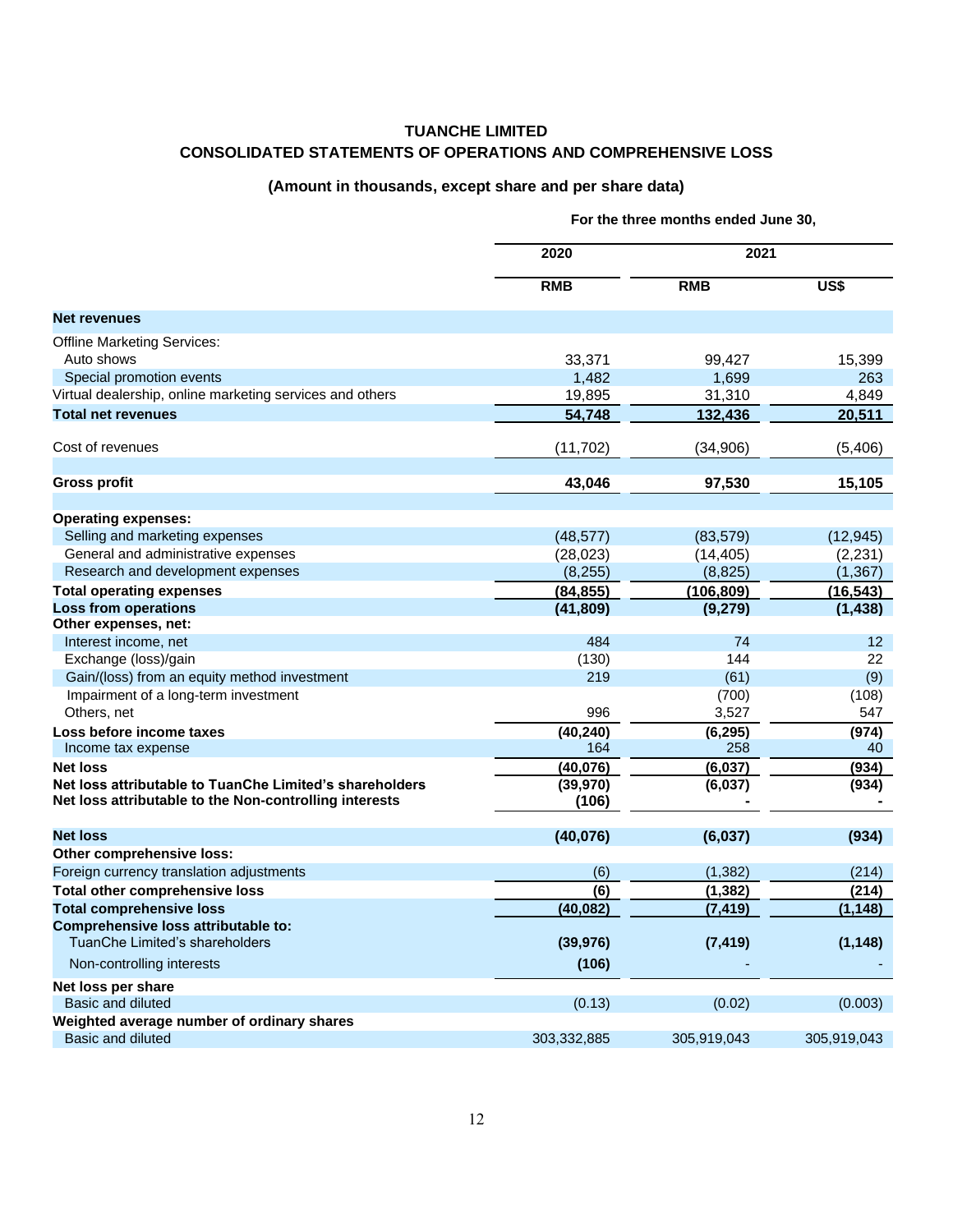## **TUANCHE LIMITED CONSOLIDATED STATEMENTS OF OPERATIONS AND COMPREHENSIVE LOSS**

|                                                          | 2020<br><b>RMB</b> | 2021        |             |
|----------------------------------------------------------|--------------------|-------------|-------------|
|                                                          |                    | <b>RMB</b>  | US\$        |
| <b>Net revenues</b>                                      |                    |             |             |
| <b>Offline Marketing Services:</b>                       |                    |             |             |
| Auto shows                                               | 39,061             | 158,129     | 24,491      |
| Special promotion events                                 | 1,787              | 1,911       | 296         |
| Virtual dealership, online marketing services and others | 23,591             | 53,287      | 8,253       |
| <b>Total net revenues</b>                                | 64,439             | 213,327     | 33,040      |
| Cost of revenues                                         | (15, 716)          | (51, 390)   | (7, 959)    |
| <b>Gross profit</b>                                      | 48,723             | 161,937     | 25,081      |
|                                                          |                    |             |             |
| <b>Operating expenses:</b>                               |                    |             |             |
| Selling and marketing expenses                           | (80, 314)          | (140, 810)  | (21, 809)   |
| General and administrative expenses                      | (52, 323)          | (30, 643)   | (4,746)     |
| Research and development expenses                        | (16, 888)          | (17, 722)   | (2,745)     |
| <b>Total operating expenses</b>                          | (149, 525)         | (189, 175)  | (29, 300)   |
| <b>Loss from operations</b>                              | (100, 802)         | (27, 238)   | (4,219)     |
| Other expenses, net:                                     |                    |             |             |
| Interest income, net                                     | 1,451              | 496         | 77          |
| Exchange gain                                            | 590                | 246         | 38          |
| Gain/(loss) from an equity method investment             | 52                 | (220)       | (34)        |
| Impairment of a long-term investment                     |                    | (700)       | (108)       |
| Others, net                                              | 1,586              | 4,304       | 666         |
| Loss before income taxes                                 | (97, 123)          | (23, 112)   | (3,580)     |
| Income tax expense                                       | 516                | 516         | 80          |
| <b>Net loss</b>                                          | (96, 607)          | (22, 596)   | (3,500)     |
| Net loss attributable to TuanChe Limited's shareholders  | (96, 485)          | (22, 596)   | (3,500)     |
| Net loss attributable to the Non-controlling interests   | (122)              |             |             |
| <b>Net loss</b>                                          | (96, 607)          | (22, 596)   | (3,500)     |
| Other comprehensive income/(loss):                       |                    |             |             |
| Foreign currency translation adjustments                 | 876                | (874)       | (135)       |
| Total other comprehensive income/(loss)                  | 876                | (874)       | (135)       |
| <b>Total comprehensive loss</b>                          | (95, 731)          | (23, 470)   | (3,635)     |
| Comprehensive loss attributable to:                      |                    |             |             |
| TuanChe Limited's shareholders                           | (95, 609)          | (23, 470)   | (3,635)     |
| Non-controlling interests                                | (122)              |             |             |
| Net loss per share                                       |                    |             |             |
| Basic and diluted                                        | (0.32)             | (0.07)      | (0.01)      |
| Weighted average number of ordinary shares               |                    |             |             |
| Basic and diluted                                        | 303,221,278        | 305,884,935 | 305,884,935 |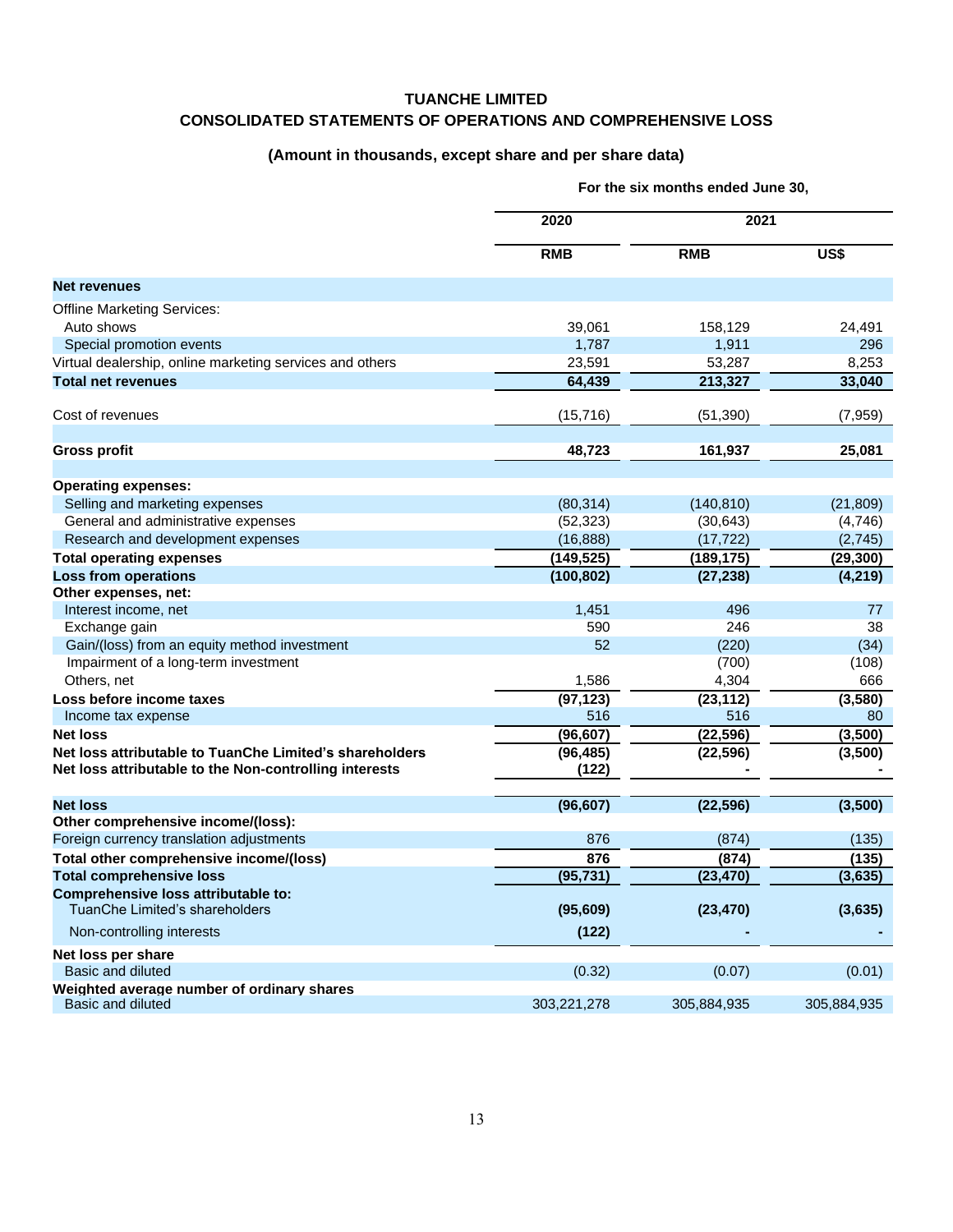## **TUANCHE LIMITED RECONCILIATION OF NON-GAAP AND GAAP RESULTS**

|                                                       | $\overline{1}$ or the three months ended June 30, |             |             |
|-------------------------------------------------------|---------------------------------------------------|-------------|-------------|
|                                                       | 2020                                              | 2021        |             |
|                                                       | <b>RMB</b>                                        | <b>RMB</b>  | <b>US\$</b> |
| <b>Net loss</b>                                       | (40,076)                                          | (6,037)     | (934)       |
| Add:                                                  |                                                   |             |             |
| Depreciation and amortization                         | 1,308                                             | 1,407       | 218         |
| Subtract:                                             |                                                   |             |             |
| Interest income, net                                  | 484                                               | 74          | 12          |
| <b>EBITDA</b>                                         | (39, 252)                                         | (4, 704)    | (728)       |
| Add:                                                  |                                                   |             |             |
| Share-based compensation expenses                     | 7,191                                             | 2,304       | 357         |
| Fair value loss of guarantee liability                |                                                   | 130         | 20          |
| Impairment of a long-term investment                  |                                                   | 700         | 108         |
| <b>Adjusted EBITDA</b>                                | (32,061)                                          | (1,570)     | (243)       |
|                                                       |                                                   |             |             |
| <b>Net loss</b>                                       | (40,076)                                          | (6,037)     | (934)       |
| Add:                                                  |                                                   |             |             |
| Share-based compensation expenses                     | 7,191                                             | 2,304       | 357         |
| Fair value loss of guarantee liability                |                                                   | 130         | 20          |
| Impairment of a long-term investment                  |                                                   | 700         | 108         |
| <b>Adjusted net loss</b>                              | (32, 885)                                         | (2,903)     | (449)       |
| Adjusted net loss attributable to TuanChe Limited's   | (32, 779)                                         | (2,903)     | (449)       |
| shareholders                                          |                                                   |             |             |
| Adjusted net loss attributable to the Non-controlling | (106)                                             |             |             |
| interests                                             |                                                   |             |             |
| Weighted average number of ordinary shares            |                                                   |             |             |
| Basic and diluted                                     | 303,332,885                                       | 305,919,043 | 305,919,043 |
| Adjusted net loss per share from operations           |                                                   |             |             |
| Basic and diluted                                     | (0.11)                                            | (0.01)      | (0.001)     |